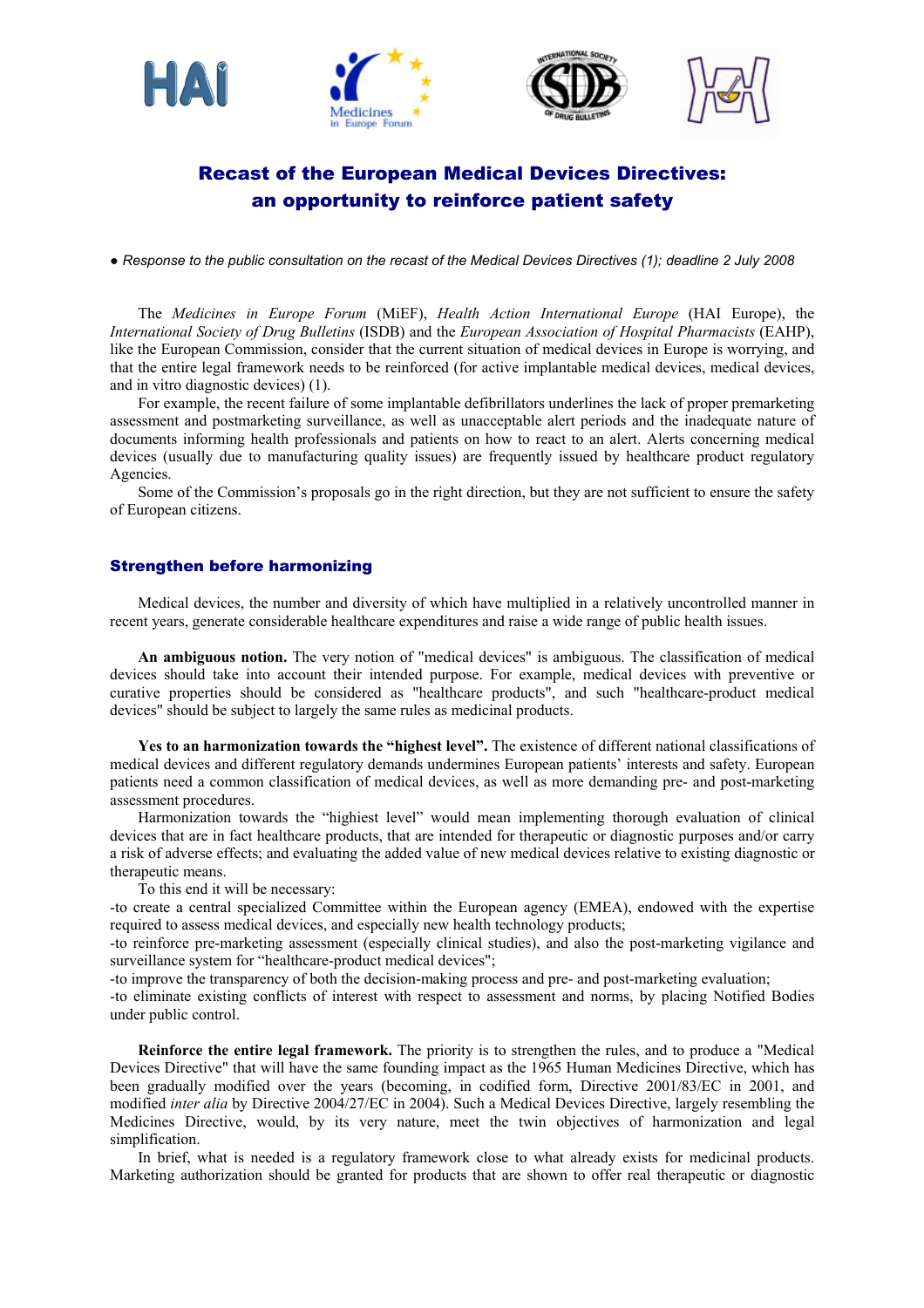progress, safety, and pharmaceutical quality (good manufacturing practices, systematic quality controls, appropriate packaging, etc.).

## Welcomed Commission proposals

*MiEF*, *HAI Europe*, *ISDB* and *EAHP* take the opportunity provided by this Public Consultation to lend its support to those of the Commission's proposals that are in line with the concept of a true Medical Devices Directives (1).

## **1. Field of application**

**Item 1 – legal simplification:** it is effectively desirable, for reasons of convenience, to merge the different Directives on medical devices. But this consolidation is not enough to create a solid regulatory framework: what is needed is a founding Medical Devices Directive.

**Item 2 – risk-based classification:** the classification of medical devices must take into account their intended purpose. Some devices with preventive or curative properties must be considered as "healthcare products" or medicinal products, as this will offer patients more solid guarantees of quality and safety. Similarly, medical devices composed exclusively of non viable human cells and tissues and/or their derivatives must be considered as medicinal products (Regulation on Innovative Therapies n° 1394/2007) if they are intended for medical uses. A risk-based classification must not overlook the fact that medical devices should offer added diagnostic or therapeutic value compared with existing means. Only added efficacy can warrant exposing patients to the possible adverse effects of new devices, and can justify their costs for society.

Item 4 – the status of implantable or invasive medical devices with no medical purpose: implantable and invasive devices already on the market, with no medical purpose ("quasi medical devices"), often intended for cosmetic uses, must at least be considered as medical devices (option 1 proposed by the Commission). This status is more demanding and therefore offers more safety guarantees than "cosmetic product" status. If there is the slightest doubt between two classifications, then patientsí interests must be held uppermost: this means in effect that the device in question must be given the most demanding regulatory status.

#### **3. Assessment procedures**

Item 6 - necessary changes in essential requirements: as a general rule, the technical documentation of "healthcare-product medical devices" - and especially all medical implantable devices and class III medical devices – should contain more clinical data, including the results of pre-marketing clinical studies. For these devices, a true centralised marketing authorisation procedure would have the merit of eliminating national disparities regarding the use of the EC label and the application of harmonized norms.

**Item 8 – Proposals on the functioning and activities of notified bodies:** marketing applications for "healthcare-product medical devices" must follow a centralised procedure in order to optimally harmonize the competence, performance and activities of bodies responsible for assessing medical devices, and to guarantee the same level of safety of medical devices for all European citizens. Notified bodies could be integrated within national health product safety agencies and act as rapporteurs, producing assessment reports for EMEA in a transparent manner.

This centralised procedure would avoid the abuses inherent in the mutual recognition procedure for medicinal products, where companies apply first to the least demanding national authority ("forum shopping" denounced by the Commission in proposal 5).

In this context, *MiEF*, *HAI Europe*, *ISDB* and *EAHP* lend most weight to the following Commission proposals:

**-proposal 1:** to increase transparency into the activities of notified bodies, associated with option 2: creation of ì*a centralised system of final designation and of control of monitoring by the Commission* [we would add: based on the opinion of the specific EMEA committee] *with the assistance of* [we would add: independent, without conflict of interest] *experts*":

**-proposal 4:** to impose the application by the Member States of sanctions and penalties on Notified Bodies if they fail to act properly, associated with option 1 ("the reinforcement of controls on the nomination (including setting out and defining the role of accreditation) and monitoring of the Notified Bodies by Member States";

**-proposal 5:** to put an end to "forum shopping" [choice of the Notified Body most likely to provide a favourable opinion] by manufacturers.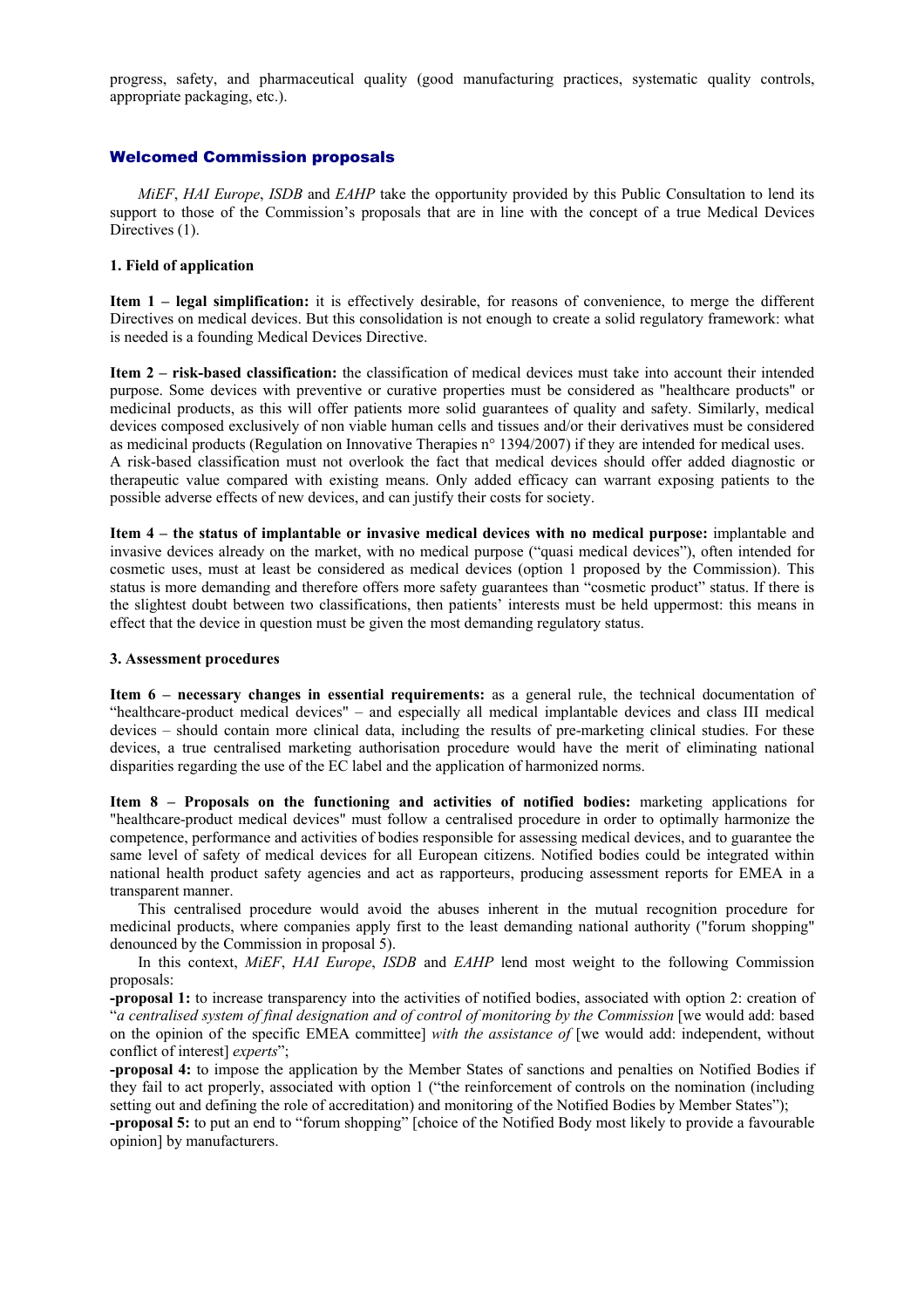Items 9 and 10 – Marketing authorisation for all "healthcare-product medical devices": Companies marketing medical devices in the highest-risk category, and also all "healthcare-product medical devices", must be obliged to obtain marketing authorisation before releasing their products. This marketing authorisation must be centralised and be granted by EMEA within a period no shorter than that provided for medicines' evaluation (210 days, including at least 80 days for data analysis by the rapporteurs); a longer period may be required in order to take into account the specificities of these medical devices, and the difficulties of finding the necessary independent expertise. EMEA should create an internal multidisciplinary expert group on medical devices.

**Item 11 – EMEA intervention in the assessment of medical devices:** with respect to EMEA opinions on highest-risk medical devices and on all "healthcare-product medical devices", manufacturers should submit their applications directly to EMEA. EMEA would then give an opinion to the European Commission on the granting of marketing authorisation for the device in question, based either on the decision of the specific EMEA committee (option 1) or after calling on at least two national agencies to act as rapporteur and co-rapporteur (option 2). The option 2 would allow member states with less expertise in the field of medical devices to benefit from the know-how of other, more "expert", member states. National agencies must also use specific committees, composed for example of former members of Notified Bodies.

Options 3 and 4, that would maintain the overall responsibility of the Notified Body delivering the certificate, do not offer European citizens the best guarantees of safety and run against several other proposals to improve assessment harmonization within the European Union by aiming for the "highest level" (notably proposal 5 of point 8).

Item 12 – Access by the specific EMEA Committee to assessment reports of Notified Bodies [or specific **committees of national agencies]:** extension of EMEA medical device Committee controls to all assessment reports written by Notified Bodies corresponds to good practice: it is crucial for the transparency and credibility of the system, and is needed to improve assessment quality and to be able to demand corrective measures if need be. These assessment reports should be used for producing public assessment reports by Agencies, which have to be accessible to citizens (Regulation 1049/2001).

#### **4. Vigilance**

**Item 13 – Proposals to improve medical device surveillance:** To correct the obvious under-notification of accidents within the European Union, and to ensure that all member states react in the same way to alert and surveillance data, all five of the Commission's proposals are important.

Proposal 1 proposes to *"to establish an obligation for the medical establishments and healthcare professionals to report incidents and to invite patients to do the same, to introduce timelines for reporting and corrective actions, to give certain publicity to the corrective actions of the manufacturer*<sup>?</sup>; we propose to add that:

-these reports must be submitted to Member State healthcare authorities, in the language of the reporter (for reasons of convenience), and in a simple manner (for example, online, through the healthcare authority's website);

-manufacturers must also be obliged to notify incidents of which they become aware through their own surveillance system.

National authorities must then send their reports to EMEA, so that EMEA can *"coordinate vigilance reports and detect signals*î (proposal 3).

To "allow the Commission to impose restrictive measures, on the basis of the opinion of the Medical Device *Committee in EMEA*<sup>*n*</sup> (proposal 4) seems indeed to be the best way of ensuring that Member States rapidly take all the measures necessary to protect patients.

Exchanges of information among national healthcare authorities, and also with the public, on incidents and corrective measures must be improved, and must go beyond the GHTF framework (proposal 5).

#### **5. Market surveillance**

Market surveillance includes ensuring product conformity and taking appropriate sanctions. Yet, in 2008, too often, random checks (EC labels based on conformity as claimed by manufacturers or their representatives) are considered sufficient, and regulatory monitoring of medical device conformity (inspections for example) is lacking. Dissuasive Europe-wide sanctions must be applied to manufacturers whose products fail to conform to EU standards.

**Item 14 – Reinforcing market surveillance:** The measures proposed by the Commission to strengthen market surveillance while tackling for poor cooperation due to a lack of resources in some countries are necessary, especially the creation of a "*central European registration system for devices*" and "*in cases where the Commission has to take a decision, to have the possibility to ask for a scientific opinion of the Medical Device Committee in EMEA*î.